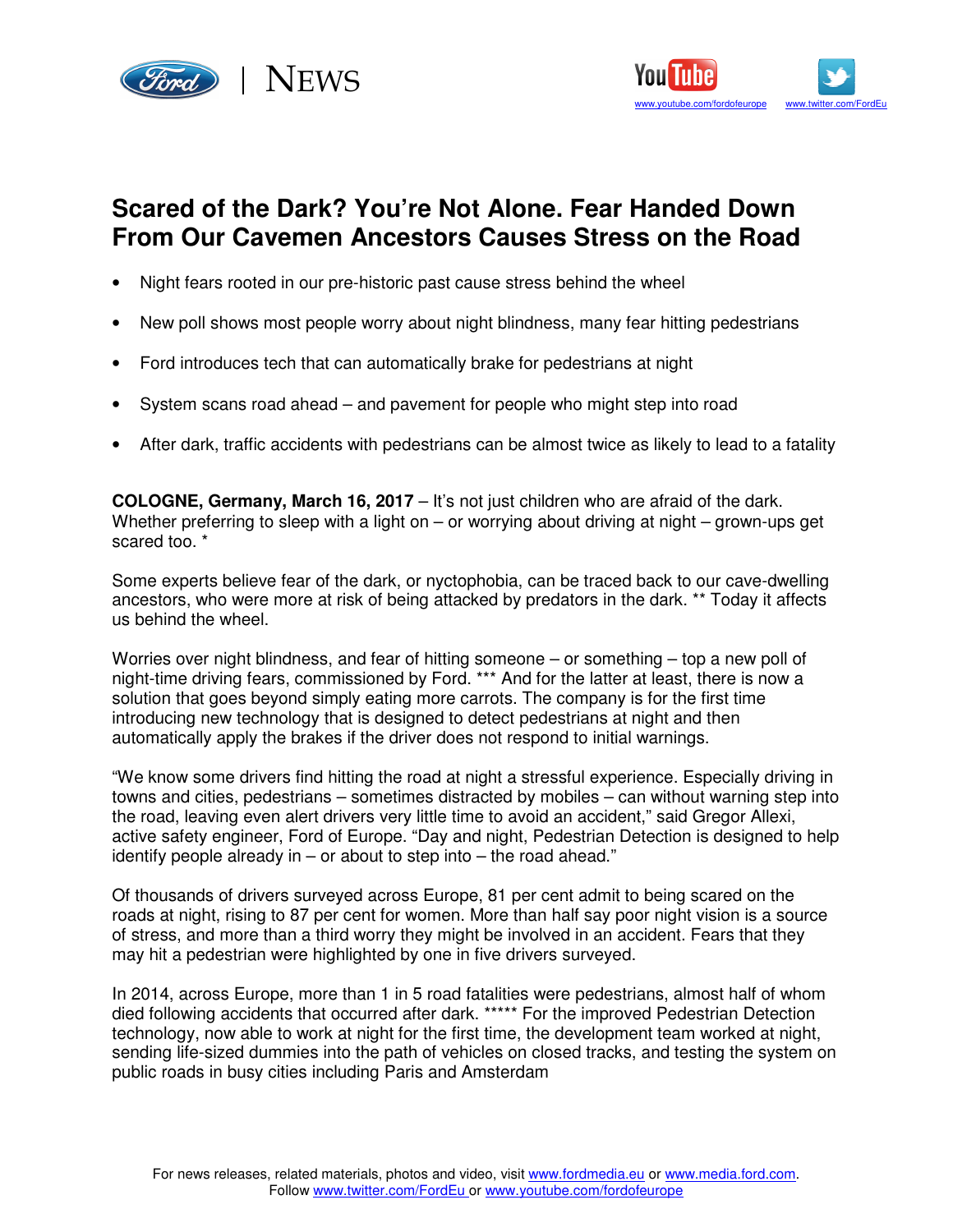### **How it works**

Pedestrian Detection processes information from a radar located in the bumper, and a windshield-mounted camera; while a database of "pedestrian shapes" enables the system to distinguish people from objects such as trees and road signs. The camera delivers more than 30 snapshots every second – faster than a cinema projector. The video live-feed and wide viewing angle enables the system to pick out pedestrians, even in low-light conditions, illuminated only by the headlights.

If the system detects an imminent collision with a pedestrian, it first provides audible and visual warnings to the driver. Should the driver not respond, the system automatically applies the brakes. Later this year, the more advanced Pedestrian Detection technology will be introduced on the next generation Fiesta – currently on show at the Geneva Motor Show.

With the advent of self-driving cars, of course, travelling at night will become easier. Last year a Ford Fusion Hybrid autonomous research vehicle with no headlights drove in pitch black at the company's Ford Arizona Proving Ground, as part of the company's journey to delivering fully autonomous vehicles to customers around the globe.

## **Driving at night hacks:**

Here are a few ways to make driving at night easier:

- Ensure windows and mirrors are clean and free of ice and condensation
- Clean all exterior lights and check they work, keep spare bulbs in the car
- On unlit roads, put headlights on full beam and dip them on seeing oncoming vehicles
- Don't drive tired or for more than two hours without a break
- Schedule regular optician appointments to check your vision

## # # #

\* https://www.time4sleep.co.uk/blog/are-you-scared-of-the-dark/

\*\* http://www.glamour.com/story/its-not-just-you-lots-of-adults-are-afraid-of-the-dark

\*\*\* Poll conducted by Opinion Matters from a sample of 5,030 drivers in Germany, France, Italy, Spain and the U.K.

\*\*\*\*\* European Road Safety Observatory. Traffic Safety Basic Facts 2016

## **About Ford Motor Company**

Ford Motor Company is a global automotive and mobility company based in Dearborn, Michigan. With about 201,000 employees and 62 plants worldwide, the company's core business includes designing, manufacturing, marketing and servicing a full line of Ford cars, trucks and SUVs, as well as Lincoln luxury vehicles. To expand its business model, Ford is aggressively pursuing emerging opportunities with investments in electrification, autonomy and mobility. Ford provides financial services through Ford Motor Credit Company. For more information regarding Ford and its products and services, please visit www.corporate.ford.com.

**Ford of Europe** is responsible for producing, selling and servicing Ford brand vehicles in 50 individual markets and employs approximately 52,000 employees at its wholly owned facilities and approximately 68,000 people when joint ventures and unconsolidated businesses are included. In addition to Ford Motor Credit Company, Ford Europe operations include Ford Customer Service Division and 24 manufacturing facilities (16 wholly owned or consolidated joint venture facilities and 8 unconsolidated joint venture